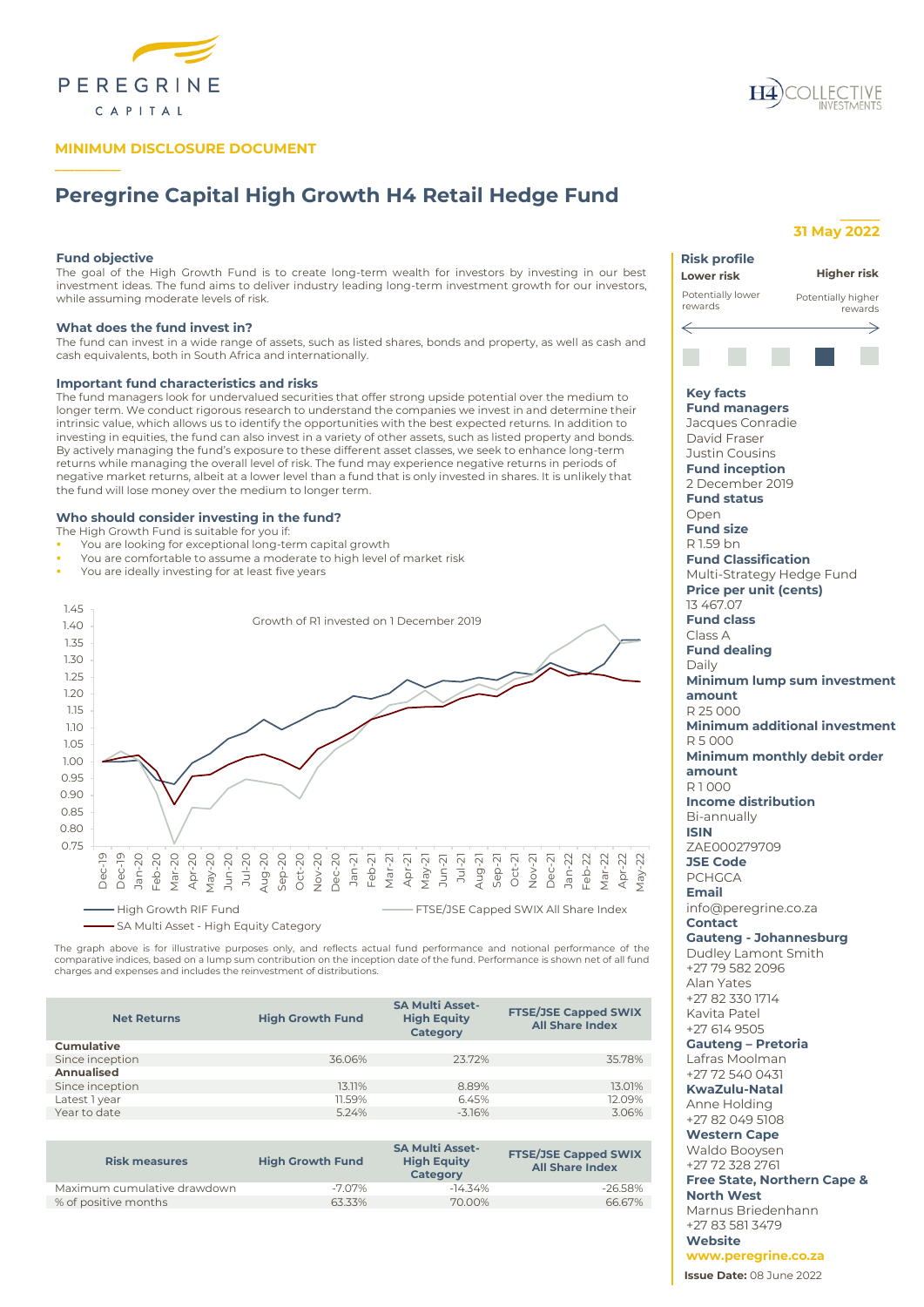|      | Jan      | Feb       | Mar      | Apr   | May      | Jun   | Jul      | Aug   | Sep      | Oct   | Nov      | Dec      | Total    | Multi<br>Asset-<br>High<br>Equity<br>Category |
|------|----------|-----------|----------|-------|----------|-------|----------|-------|----------|-------|----------|----------|----------|-----------------------------------------------|
| 2019 |          |           |          |       |          |       |          |       |          |       |          | $-0.02%$ | $-0.02%$ | 1.18%                                         |
| 2020 | 0.47%    | $-5.77\%$ | $-1.38%$ | 6.68% | 2.83%    | 4.28% | 1.80%    | 3.41% | $-2.62%$ | 2.40% | 2.50%    | 1.13%    | 16.24%   | 1.92%                                         |
| 2021 | 2.78%    | $-0.75%$  | .40%     | 3.36% | $-1.88%$ | 1.67% | $-0.27%$ | 1.03% | $-0.60%$ | .93%  | $-0.58%$ | 2.77%    | 11.24%   | 20.18%                                        |
| 2022 | $-1.62%$ | $-1.07\%$ | 2.46%    | 5.47% | 0.06%    |       |          |       |          |       |          |          | 5.24%    | $-3.16%$                                      |

**Important Notes** on calculation of net returns and risk measures:

The High Growth Fund does not have a benchmark and does not contribute towards the return of the ASISA SA Multi Asset - High Equity Category.

The data for the ASISA SA Multi Asset - High Equity Category and the FTSE/JSE Capped SWIX All Share Index is provided for comparative purposes.

# **Fund commentary**

The net return for the month of May was 0.06% for the High Growth Fund. May was another turbulent month for global markets, with significant intra month volatility and divergent performance across major equity indexes. The MSCI World Equity Index advanced 0.2%, while the Nasdaq continued its poor run ending down 2.2%. The JSE Capped SWIX dropped by 0.3%.

The ongoing uncertainties around the Ukraine and Russia conflict, COVID-19, global growth trajectories, inflation, interest rate hikes and local politics continue to create significant volatility in asset prices. Portfolio positioning remains balanced, with moderate gross exposure and lower than typical net equity exposure. Equity content is balanced between energy producers that benefit from higher inflation, cheap value opportunities and cash generative growth companies where we deem valuations attractive. We are actively seeking out dislocations in asset prices that offer pair trading opportunities so that we can flex our gross exposure without increasing our exposure to market risk.

Peregrine Capital remains resolutely committed to seeking out investment opportunities during these uncertain times, based on detailed, bottom up, fundamental research and deploying capital rationally where market prices deviate materially from fundamental value. We remain confident that over the medium term the earnings growth of our shares should come through in strong performance for investors.

| Income distributions for the last 12 months | 31-Mar-22 | 30-Sep-21 |
|---------------------------------------------|-----------|-----------|
| Cents per unit                              |           |           |

| <b>Asset allocation</b>                                                 | SΑ    | <b>Foreign</b> | <b>Total</b> |
|-------------------------------------------------------------------------|-------|----------------|--------------|
| Net equity                                                              | 4243  | 12.64          | 55.07        |
| Net fixed income                                                        | 5.31  | 0.00           | 5.31         |
| Net real estate                                                         | 1.01  | $-0.07$        | 0.94         |
| Cash and cash equivalents, Interest<br>Bearing CIS Portfolios and other | 48.85 | $-10.17$       | 38.68        |
|                                                                         |       |                |              |
| Gross exposure (%)                                                      |       |                | 143.08       |

| <b>Fund costs (Excl. VAT)</b> |       |
|-------------------------------|-------|
| Service Charge                |       |
| Fund Manager fee              | 1.50% |
| H4 Administration fee*        | 0.23% |
| <b>Total Service Charge</b>   | 1.73% |
| Performance fee**             | 20%   |

\*Includes fees payable for fund administration, for risk data services and to H4 \*\*levied on 20% increase in NAV, subject to the high water mark

# **Total Expense Ratio (TER) and Transaction Costs (TC)**

| TER and TC breakdown for the 1 and 3<br>year period ending 31 March 2022: | lyr%  | 3yr%  |
|---------------------------------------------------------------------------|-------|-------|
| Service charge                                                            | 1.74% | 174%  |
| Performance fee                                                           | 190%  | 342%  |
| <b>VAT</b>                                                                | 0.54% | 0.77% |
| Other costs                                                               | 0.03% | 0.03% |
| <b>Total Expense Ratio (TER)</b>                                          | 4.22% | 5.96% |
| <b>Transaction Costs (TC)</b>                                             | 1.48% | 1.72% |
| <b>Total Investment Charge (TIC)</b>                                      | 5.70% | 7.68% |

#### **Glossary**

**Annualised performance:** reflects longer term performance rescaled to a 1 year period. Annualised performance is the average return per year over the period.

**Maximum drawdown:** the largest peak to trough decline during a specific period of investment

**Total Expense Ratio:** includes the annual service charge, performance fee and administrative costs, but excludes VAT and fund transaction costs, expressed as a percentage of the average monthly value of the fund. A higher TER does not necessarily imply a poor return, nor does a low TER imply a good return. **Transaction Costs:** are the costs relating to the buying and selling of the fund's underlying assets, expressed as a percentage of the NAV. Transaction costs are a necessary cost in managing the fund and may impact the returns.

**Total Investment Charge** is the sum of the TER and TC. These should not be considered in isolation as returns may be impacted by many other factors over time including market returns, the type of fund and the investment decisions of the fund manager. Since the fund returns are quoted after the deduction of these expenses, the TER and TC should not be deducted again from published returns.